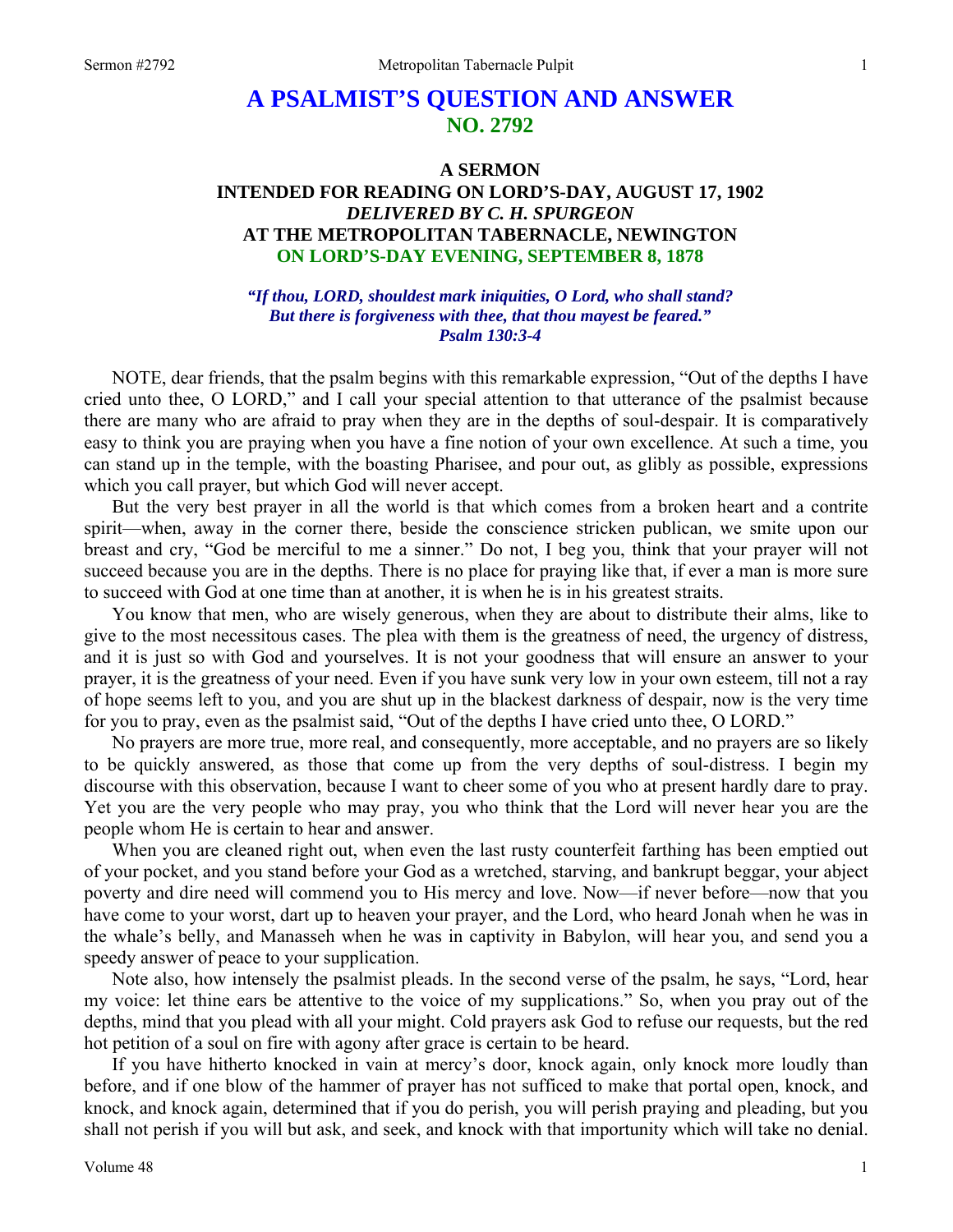He who has this holy resolve strongly wrought within him by the blessed Spirit of God shall soon come into the morning light of gracious acceptance, and his heart shall be glad because the Lord has granted his petition.

This brings us to the threefold position which the psalmist occupied when he prayed this prayer. It was, first, one of *confession,* "If thou, LORD, shouldest mark iniquities, O Lord, who shall stand?" It was also one of humble *confidence,* "But there is forgiveness with thee," and it was one in which he saw *the consequences* of God's mighty pardon, "There is forgiveness with thee, that thou mayest be feared."

**I.** First then, in our text, we have A CONFESSION—a confession which it will be well for every one of us to make, "If thou, LORD, shouldest mark iniquities, O Lord, who shall stand?"

The psalmist may have felt that *if a human witness had been appointed to mark his sin, he might have been able to stand,* but he says, "If thou, LORD, shouldest mark iniquities, who shall stand?" "If my fellow man should watch me honestly, and speak of me candidly, it may be that he would not be able to see a flaw in my life." There are some men who could say as much as that, they have been enabled, by the grace of God, so to behave themselves in all integrity and uprightness that no one could justly bring any accusation against them.

If the policeman were set to watch, or a spy were put into their house, or if even wife or child were the watcher, there are some who might be able to say, "I have borne myself uprightly both in the house and abroad among my fellow men, and I could pass such a test as that." But the psalmist said, "If *thou,* LORD, shouldest mark iniquities, Lord, who shall stand?" He knew that the Lord sees what no one else can see, and He sees behind the action into the motive of it, the secret design hidden in the heart.

If any one of us will just think how we have been watched everywhere—at our board and in our bed, in our home and in the public street—if we will remember how the omniscient eye of God has seen everything, and how He has recorded everything that we have thought and said, as well as what we have done—such a person must feel the force of the psalmist's question, "O Lord, who shall stand?"

When I have occasionally met with brethren who have talked about their own perfection, I must confess that I have felt a sort of shudder go through me. The very last thing in this world, that I would dare to claim would be my own perfection, and I believe that all of you will say that when you have lived nearest to God, it is then that you have mourned most your distance from Him. When your prayer has been most prevalent, it is then that you have seen most of its imperfection, and when your faith has been most vigorous, it is just then that you have had to lament your unbelief.

I firmly believe that it is only the gross spiritual darkness of ignorance that makes any man think himself perfect. If he had more light, he would see how abundant are the spots upon him. You have sometimes had a white pocket handkerchief, and you have admired its whiteness, but when the snow has fallen, and you have laid your handkerchief upon the newly fallen snow, it has looked quite yellow instead of white, and so is it with the holiest life when it is placed by the side of the life of Christ, or looked at in the light of the perfect law of God, then we see how stained and defiled it really is.

So, Lord, we might stand up before our fellow men, and plead "Not guilty," when they belie and slander us, as they do, but before Your holy presence, "if thou, LORD, shouldest mark iniquities, O Lord, who shall stand?"

The psalmist not only mentions the Divine Witness of his sin, but he also speaks of *a special form of guilt*. He does not say, "If thou shouldest mark open and overt transgression—the breaking out of bounds, and going astray into the paths of evil," but he says, "If thou shouldest mark iniquities." Pull that word to pieces and it becomes "in-equities"—whatever is not right in the sight of God. If He were to mark those in-equities, who could stand before Him? Not one of us could do so.

God observes how, after obeying the first commandment, we forget the second, or if we are mindful of the first table of the law, which concerns our relationship to God, we neglect to observe the second table, which relates to our duty to our neighbor. Sometimes perhaps, we spend much time in private devotion, yet do not attend to our family duties. At another time, family duties are attended to, but private devotions are forgotten. Sometimes there is a well-balanced relationship towards wife and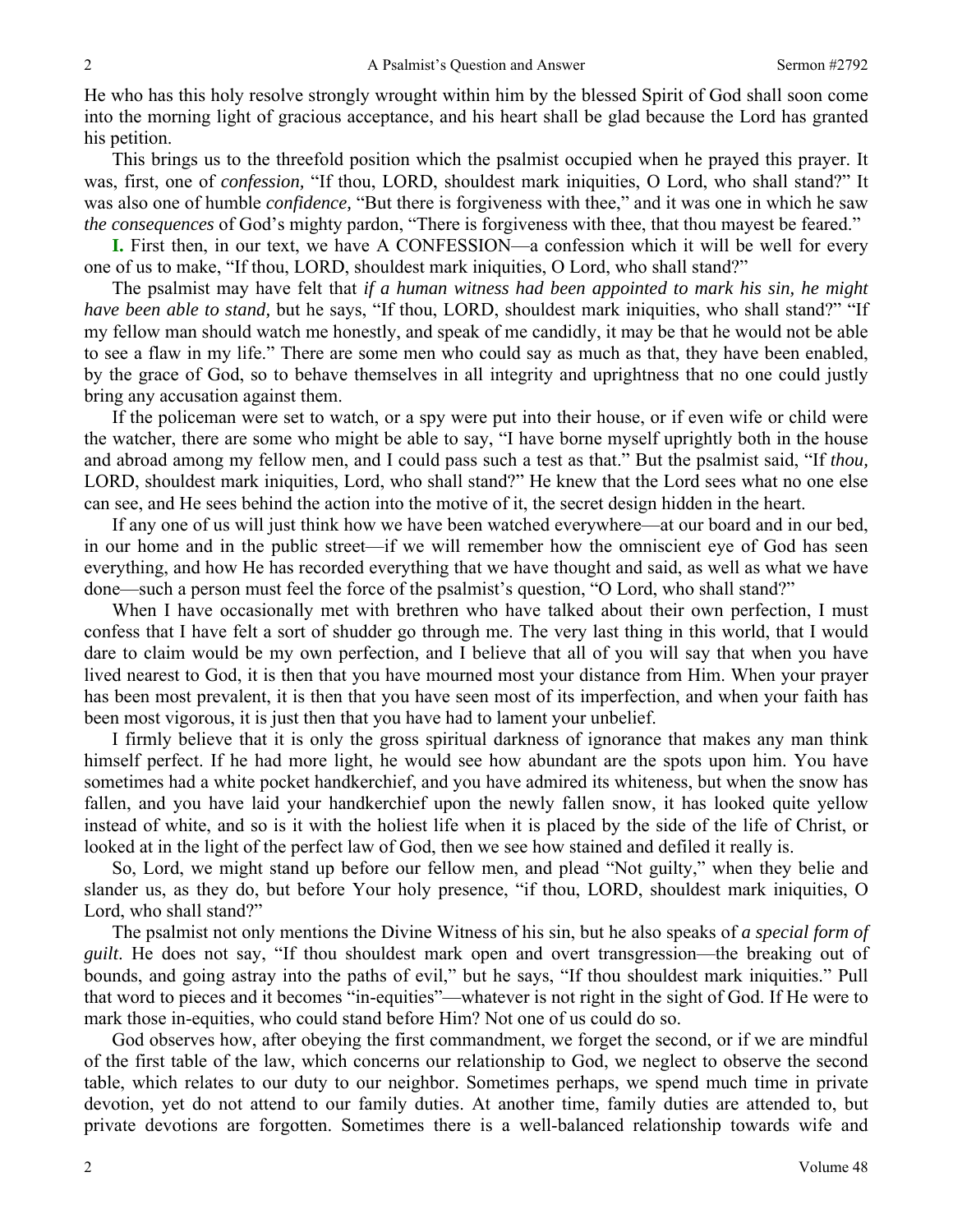children, but not towards our parents, or towards our own household, but not towards the world. It may be that we are kind to our friends, and act according to the rule of equity with regard to them, yet we may be ungenerous towards those who are not our friends, and so be guilty of inequity there.

Our character ought to be harmonious throughout, and no life can be right in the sight of God unless it is holy. Let me alter that word a little, and spell it in a different way, yet retain the same meaning that is, whole—not part of it devoted to righteousness, and part to unrighteousness, but all of it of one character, so that it is whole and holy. If that is what God requires, who among us can stand before Him? If Thou, LORD, shouldest mark in-equities, who among us could stand in Thy sight? Not one, we must all fall down before Thee, and confess our guiltiness.

Notice next, how the psalmist inquires, *"Who shall stand?"* If there were any way of getting into heaven by a back door, or of hiding our sins from God's eye, we might have some ground of hope, but brethren, there will come a day when we shall stand before God like prisoners at the bar. In that grand assembly, which shall be summoned by the sound of a trumpet around the judgment seat of God, at the last assize, there is no one who will then be able to find a place of shelter, for the rocks will not yield to our entreaties, and fall on us, nor will the mountains fulfill our wish, and hide us from Him who will then be seated upon the throne.

No, we must then be before Him, and when He begins to judge, then shall the wicked flee from before His face like chaff before the wind. And unless you and I have some better righteousness than our own, when God begins to mark iniquities, and to punish them, we shall no more be able to stand than will the rest of mankind, but we too, shall be driven before the blast of justice into the fire which never can be quenched.

Think of this, my brethren, could any one of you now, apart from Christ, stand up before the living God? If you had at this moment, to enter the dock and plead for your life before the Most High, without any Mediator to intercede for you, could you do it? No, you know that you could not. There is nobody here who would dare to appear before God except through Jesus Christ, we should all shudder at the very thought of such fatal presumption. Even those who are clothed in the righteousness of Christ are not always quite clear about appearing before God, how much less, then, must they be who have no robe of righteousness at all, but are only clad in the rags of their own iniquities? How shall they stand in that last dread day?

The psalmist asks, *"Who* shall stand?" as if he felt that he could not himself do so, and moreover, that he did not know anybody, in the whole range of his acquaintance, who could thus stand. David, who probably wrote this psalm, had known many good men in his time, and he was accustomed to associate with the excellent of the earth, yet he says, "O Lord, who shall stand?"

And I may repeat his question now, since God has marked our iniquities, "Who among us can stand in His sight upon the footing of our own good works?" Echo answers, "Who?" Did you think that you could, my friend, before you came in here? You say, "I am a regular church goer, I have been baptized, and confirmed, and have taken the sacrament, I can stand." Oh, do not attempt to stand on such a rotten plank as that, you need something far more substantial than that to support you! Or did you say, good friend, "Well, I have always been a Dissenter, I have taken my seat, almost from a child, in the meeting house, and I have lived so that others esteem me, and reckon me to be a man of God, and I think I can stand in my own consistency of character"?

Ah, my brother! you know not what the requirements of God really are if you can talk like that, for there are none of us who shall be able to stand, when He comes to judge and try us, unless we stand upon Christ's merits. When God puts us into His scales, one by one, we shall all be found wanting. When He puts us into the furnace, one by one, He will find us nothing but a mass of dross. I mean, of course, unless we are saved by grace, and are trusting in the perfect obedience and atoning sacrifice of Jesus Christ, God's only begotten Son.

Let us, therefore, all repeat this confession of the psalmist, and own that we are all guilty before God, for it is clear that no mercy can come to us until we are willing to put ourselves in the position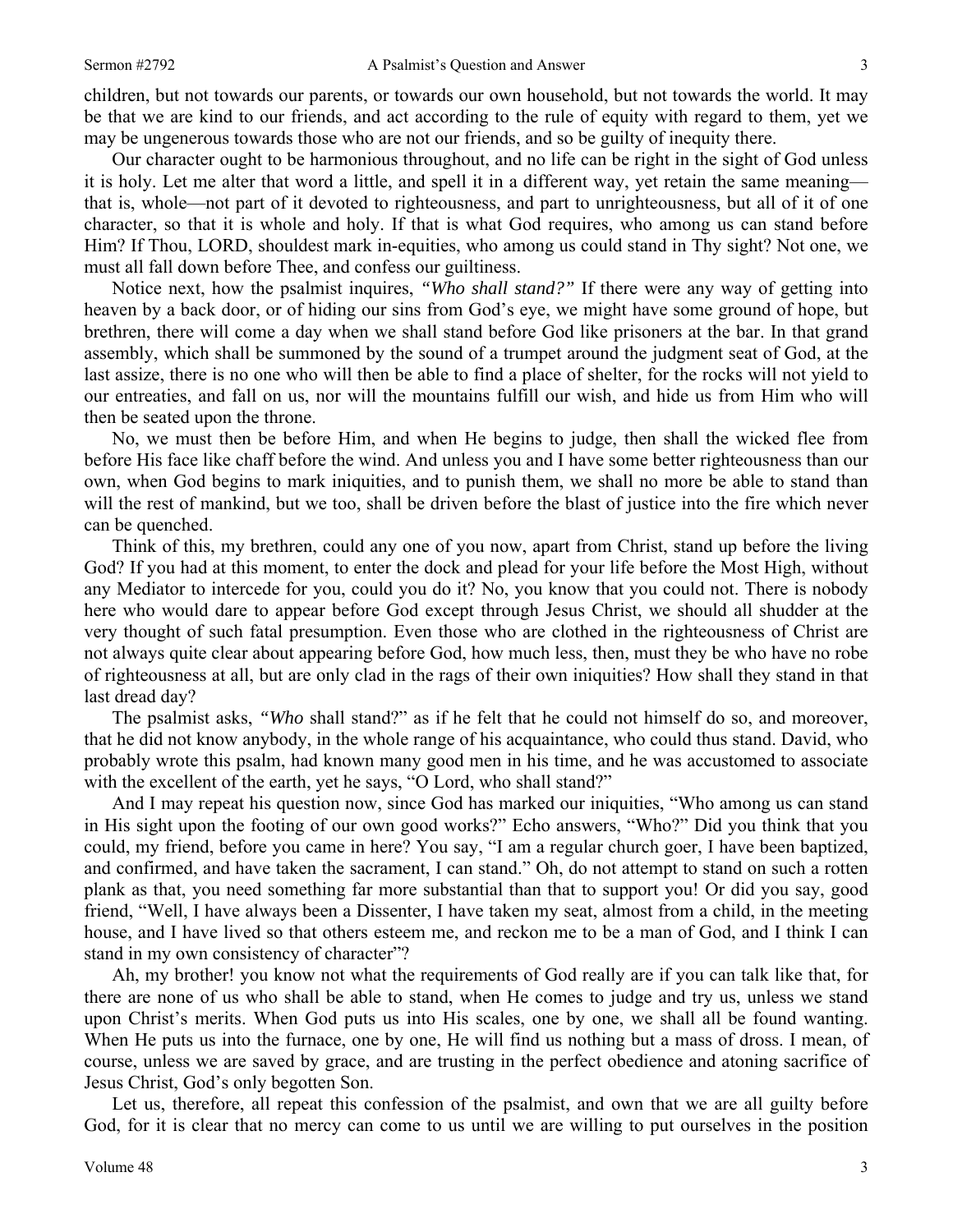where mercy can rightly deal with us. Mercy is for the guilty, forgiveness is for the unrighteous, so if we will not class ourselves among the guilty and the unrighteous, mercy and forgiveness can never come to us.

**II.** Now, secondly, we come to THE PSALMIST'S CONFIDENCE.

Although he felt that none could stand before God by themselves, yet he said, "But there is forgiveness with thee." How did he know that, and how do we know it?

Well, we know that there is forgiveness with God, *because we have been informed by revelation concerning the character of God,* and we find one prominent feature in the character of God is that "He delighteth in mercy." It gives Him the greatest possible pleasure when He can righteously forgive sin. He needs not to be entreated, as though He were slow to pardon, for it is one of His special joys to cast iniquity into the depths of the sea. God's character, as it is revealed to us in the Scriptures, convinces us that there is forgiveness with Him.

Moreover, this impression, conveyed to us by the general tenor of the Scriptures, *is deepened by the direct teaching of the Gospel*. Why did Jesus come into the world to be a Savior if God does not delight to save the lost? Why did He offer an atonement if it were not that sin might be put away by that atonement? Why was the fountain filled with blood if it were not God's intent to wash away the stains of His people's guilt? Oh, yes! that accursed and yet blessed cross—or rather, that bleeding Savior dying upon it, ought to give us such an assurance of God's forgiveness that we might never doubt it. There is forgiveness with God, each wound of Christ proclaims it with an emphasis which makes it an absolute certainty.

Further, beloved, we are assured that God will forgive sin *because we have so many definite promises to that effect*. I shall not stop to quote many of them, for I hope you know them for yourselves, here are three, "Come, now, and let us reason together, saith the LORD: though your sins be as scarlet, they shall be as white as snow; though they be red like crimson, they shall be as wool." "In those days, and in that time, saith the LORD, the iniquity of Israel shall be sought for, and there shall be none; and the sins of Judah, and they shall not be found." "He will turn again, He will have compassion upon us; He will subdue our iniquities; and thou wilt cast all their sins into the depths of the sea."

This blessed Book is as full of promises and proclamations of mercy as an egg is full of meat. It abounds in messages of love and grace, it tells us that God wills not the death of the sinner, that He delights not in judgment, for that is His left-handed work, but that His compassion freely moves towards the blackest and vilest of sinners when they repent, and return to Him.

He is never so much at home, so completely fulfilling the purposes of His being as when He presses the wanderer to His bosom, and cries, "How shall I give thee up, Ephraim? how shall I deliver thee, Israel? how shall I make you as Admah? how shall I set you as Zeboim? mine heart is turned within me, My repentings are kindled together." This is the doctrine that is clearly taught in the Word of God, and therefore we share the psalmist's confidence that there is forgiveness with Him.

In the Scriptures, we are told that God's forgiveness is full, He does not half forgive, as men often do. "I can forgive," says somebody, "but I cannot forget." But God—wonderful as it seems to us forgets as well as forgives. This is His own declaration, "I will be merciful to their unrighteousness, and their sins and their iniquities will I remember no more." Man's forgiveness is often only verbal, the venom of anger lingers in his heart while the profession of forgiveness is upon his lip, but God's forgiveness is full and ample, when He says that He forgives He means it in the fullest sense of the word. He will treat you, repenting sinner, as though you had never transgressed against Him. He will make you a new creature in Christ Jesus, and you shall stand before Him, throughout eternity, as if even a thought of sin had never defiled your mind.

It is full forgiveness that God bestows, and it is as free as it is full. You are not to buy it with your tears or your good deeds, for it is freely given to you by God. He is more willing to forgive you than you are to be forgiven, and it is more easy for Him to blot out your sin than it was for you to commit that sin. If there were no provision for the removal of your sin, what would you do? But there is abundant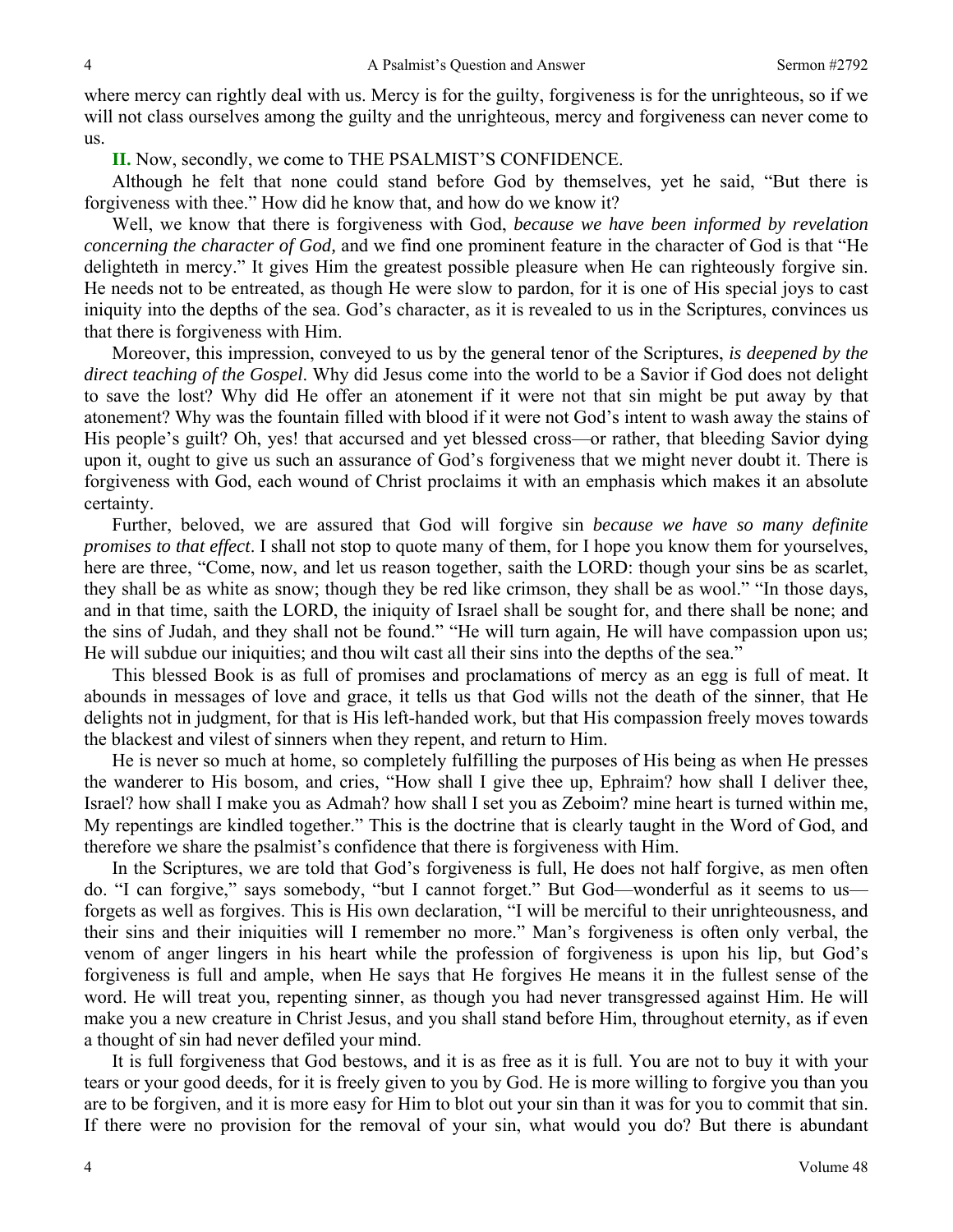provision, made by God, for your forgiveness, His great mercy has been at work from before the foundation of the world, so as to have everything in readiness for the complete forgiveness of all who repent of sin, and trust in Jesus.

That forgiveness is also immediate, it is yours as soon as you repent and believe. Oh, how my soul leaped with joy when I first understood that God had forgiven me all my sin! That great act was instantaneous, and it may be so with you also. Your coming to God may take time, but God's forgiveness of your sin is bestowed in a moment. The instant that a sinner believes in Christ, his sin is all gone, just as much gone as it will be if he lives fifty years, and is a diligent servant of God all the time. Yes, I venture to say that the dying thief, when he had given one penitent glance at Christ, was as truly delivered from sin as those blessed spirits which had been for centuries before the throne of God on high.

Only think, my friend, what it would be for you to receive forgiveness in a moment. You may have come in here as black as hell itself through sin, yet go out without a stain upon you. "It cannot be done," says someone. Yes it can, but only by God, for with Him all things are possible, and He has already done it for many whom I know, and He will do it for all those who come to Him in penitence, and put their trust in His dear Son.

And this forgiveness, once received, is irreversible. It is not God's way to pardon a man, and then afterwards to condemn him. That is the fashion of a certain set of theologians who believe in people being once forgiven and yet ultimately lost. I find no such teaching as that in the Scriptures. If the Lord says to anyone, "I absolve you," it is done, and in that moment, every sin is forever put away. I even go the length of Kent's hymn—

> *"Here's pardon for transgressions past, It matters not how black their cast; And O my soul, with wonder view For sins to come, here's pardon, too!"*

There is no playing fast and loose with you, beloved. If you believe in Christ, you are justified with a justification that will stand the test of time, the strain of death, and the trial of eternity. "He that believeth on him is not condemned," and he shall not be ashamed or confounded, world without end. What do you say to this full, free, immediate, and irreversible pardon?

And this pardon is for every sinner, of every kind, who repents and believes in Jesus. Many people seem to think that when we preach about the pardon of sin, we mean the pardon of not having "taken the sacrament," as they express it, or not attending regularly a place of worship, or some such matters, but we mean the pardon of the greatest sins that anyone can commit—the pardon of thieving, the pardon of lying, the pardon of swearing, the pardon of infidelity, the pardon of fornication, the pardon of adultery, the pardon of murder.

We do not preach a sham forgiveness for sham sinners. Christ Jesus is not a physician who came into the world merely to cure the finger ache. No, but it is the deadly disease of sin that Christ has come to cure. He has not come all the way from heaven to earth, and died, in order that He might simply wash a tiny spot of blackness from a fair lady's hand, but He has come to make a Blackamoor white, to make the foulest and most abominable wretch that curses the earth, whiter than the snow.

I will go as far as ever I can, and say, that if there be anybody who has committed every mentionable and every unmentionable sin—if he has even lived in secret vice and transgression till he would not dare to sit in the seat he occupies if others did but know one-tenth of what he has done—I am sent to tell even him that Jesus receives just such sinners as he is as soon as they repent and believe in Him. Well may we sing—

> *"Who is a pardoning God like Thee, Or who has grace so rich and free?"*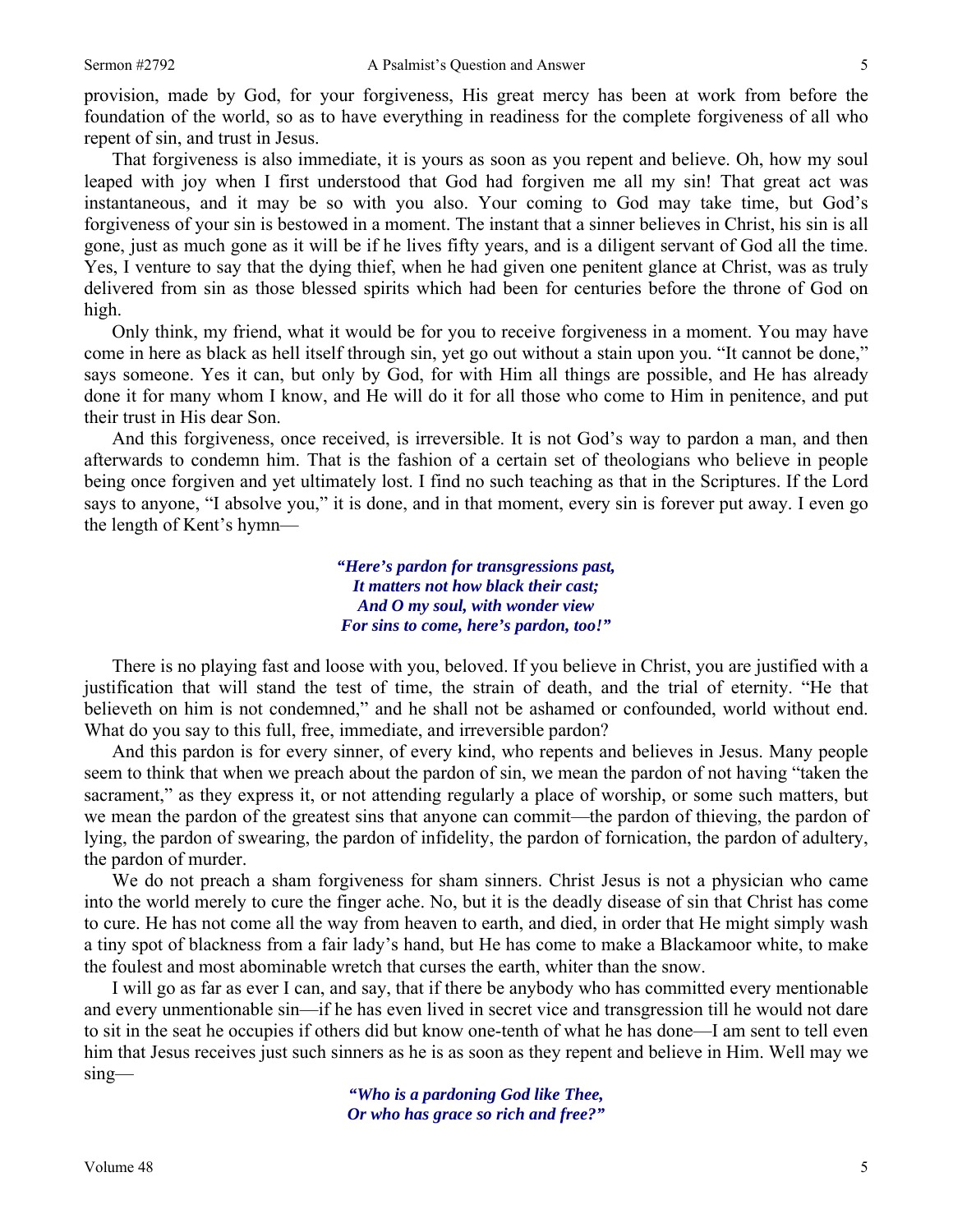So we have come thus far with our subject. First, there is the confession that none of us can stand before God without a Mediator, and next, there is the confidence that, with God, there is forgiveness.

**III.** Every thoughtful person will be glad to follow on to the third point, which is, THE CONSEQUENCE OF FORGIVENESS.

I do not know whether you have noticed, but I have, that together with the return of Popery to this country—and it is coming back fast, there is scarcely a street in London in which you may not smell it at one end or the other—there has come back with it a kind of Roman fog which has obscured the vision of the general public. The editor of one precious newspaper—the newspaper editors, as you know, are all very profound theologians, and you may always accept any theology that you find in the newspaper when it agrees with the teaching of the Bible—one of these clever men is alarmed because people are taught to sing—

> *"Till to Jesu's work you cling By a simple faith, 'Doing' is a deadly thing, 'Doing' ends in death."*

"This is dreadful," says the critic. All those gentlemen, who bring out newspapers, are so moral that they are afraid for the morality of Christian people, so they give us a great deal of warning and exhortation against such teaching as that hymn contains.

The time was when almost every pulpit in England rang with the grand doctrine of justification by faith, and then the whole current of religious thought was strongly set against anything like salvation by the works of men, but alas! it is not so now, for with this Popery which has returned to our land, there has come back the common notion that, after all, salvation must be by works, and there must be some merit in what man is doing, and that, if we go in for preaching the free pardon of sin, we shall demoralize this wonderfully pious country, and if we preach Lutheranism and Calvinism, we shall run the risk of making London a most wicked city!

It would be a dreadful thing, certainly, to make London worse than it is, to my mind, that is a thing almost impossible of achievement, but still, that is the fear which is held before us, that we might pollute the precious intelligence and purity of this wonderful nineteenth century by preaching the full justification of all who believe in Jesus. It will stand a good deal of polluting, and then not be much worse than it is at present, but that is the fear with which our newspaper editors are trying to alarm us.

Now it so happens that this was the constant talk of the Papists against Protestantism, their cry was, "If you preach justification by faith, men will never do good works. If you preach that pardon of sin is freely given, you will never get the people to be even decently honest." But this theory has been exploded by fact.

Remember what Dr. Chalmers said—that, in his first pastorate, he preached morality till he had scarcely a moral person in his parish, he preached righteousness and goodness till he could hardly find a single decent honest man anywhere about him, but as soon as he began to preach salvation by the grace of God, there came a total change over the characters of those who were round about him, and therefore, that man of profound erudition, and of a masterly mind, sat like a child at the feet of Jesus to bear His testimony that it is the Gospel of the grace of God, and not the preaching of the works of the law, that creates holiness, and produces good works.

You may go to the work-mongers to *hear* about good works, but you must come back to the believers in Christ to *find* them. Their changed lives prove that the Gospel does produce the best possible results. The more we trample down human merit, the more do we exalt the merit of Christ. The more we show the absolute uselessness of good works to merit salvation, the more do we promote the highest type of morality, and the more do we lead men to live unto God from motives of gratitude for what He has done for them. This is a matter of fact.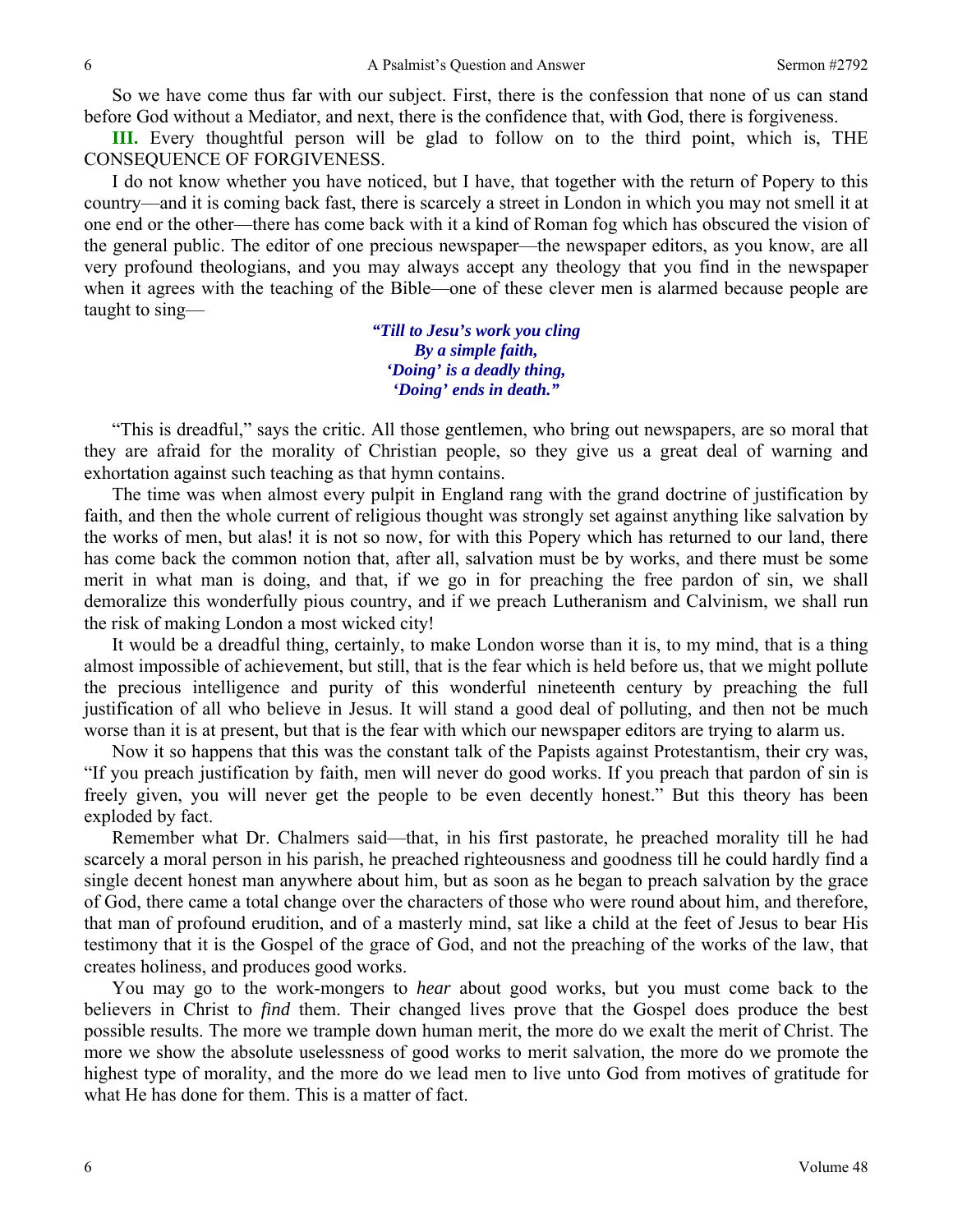What did the Romanism and the work-mongering of Laud produce? The Cavaliers, with their dainty perfumed curls, but what did the justification by faith, preached by Owen, and Howe, and Charnock, produce? Our Puritan forefathers, who, with all the sternness against which some speak, were the godliest race of Englishmen who have ever lived in this land, God send us back the like of them!

You usually find that side, which boasts its practicalness, to be impractical, and on the other hand, the side which cries out against human works as a ground of trust, to be the very side which abounds in holiness unto the glory of God.

Well now, the text says, "There is forgiveness with thee, that thou mayest be feared." Thus, you see, the doctrine of free forgiveness actually produces in man's mind a fear of God. You might have thought the psalmist would have said, "There is no forgiveness with thee, that thou mayest be feared;" but it is not so.

*The opposite of our text is very manifest*. When there is no forgiveness, or when a man thinks there is none, what is the consequence? He is driven to despair, and despair often leads to desperate living. Our old proverb says, "You may as well be hung for a sheep as for a lamb," and that is the spirit that actuates the despairing sinner. He says, "I cannot be forgiven, I must be damned, so I may as well enjoy life while I have it. There is no hope of heaven for me, so why should I not make the most I can of earth? If I cannot obtain salvation from God, I will see what I can get out of the devil." Is not that kind of talk quite natural? If there is no hope of forgiveness, then there is no proper fear of God.

Many are abiding in a state of carelessness, *because they really do not know whether there is any pardon to be had*. When a man is in doubt as to whether he can be forgiven, he says, "I am afraid it would be a very long process, and I do not know whether I should get it even then. Perhaps, however, there is no pardon to be had, so I might become a religious man, and yet miss the forgiveness of sins." That is the thought of many, and therefore they become torpid and lethargic, careless and indifferent, but when the Holy Spirit teaches a man that there is forgiveness to be had, he would leap out of his very body rather than miss it.

Now, you will see him gird up his loins, and run with endurance till he reaches the goal, now the man will play the man. He says, "What! Is there forgiveness for such a sinner as I am? Is a new start in life possible for one who has been so sad a failure? Is the picking up of the harlot off the street, and the thief from the prison, and the debauchee out of the gutter possible?" This hope gives the man something that is like a new mainspring to a watch. You have put within him that which will help him to subdue his sin, and become a better man throughout the rest of his career. Is it not so? Only assure the man of the pardon of his sin, and that assurance supplies new vigor to his soul.

*How encouraging too, is the belief that there is pardon to be had!* But more, *how sanctifying is the actual reception of it!* Imagine the experience of some dear friend, who has just believed in Jesus, and to whom the Spirit of God bears witness that he is forgiven. What sort of a man will he be? I will try and picture him to you.

Already I see his eyes glistening with a light I never saw there before. The man looks positively handsome, you would hardly recognize him if you knew him before this great change happened to him. He had a burden on his mind that made him always look careworn. That has gone, and now he looks supremely blest.

But I also see tears in his eyes, how came they there? He was not much given to weeping in his old days. He is grieving to think that he should ever have offended so kind a God, for nothing makes us as sorry for sin as the sense of being completely forgiven. He knows he is pardoned, he is sure of it, he knows that God loves him, and now he loathes himself that he should ever have sunk so low. Yet, if you will take one of his tears, and put it under a microscope, or analyze its component parts, you will find that there is no bitterness in it. Joy is mingled with his sorrow as he stands at the foot of the cross and bathes his Lord's feet with his penitential yet rainbow tears.

Now see him go home. He has some Christian friends there, I hope, and if so, he will not be long with them before they begin to notice the change in him, and it is not long before he wants to tell them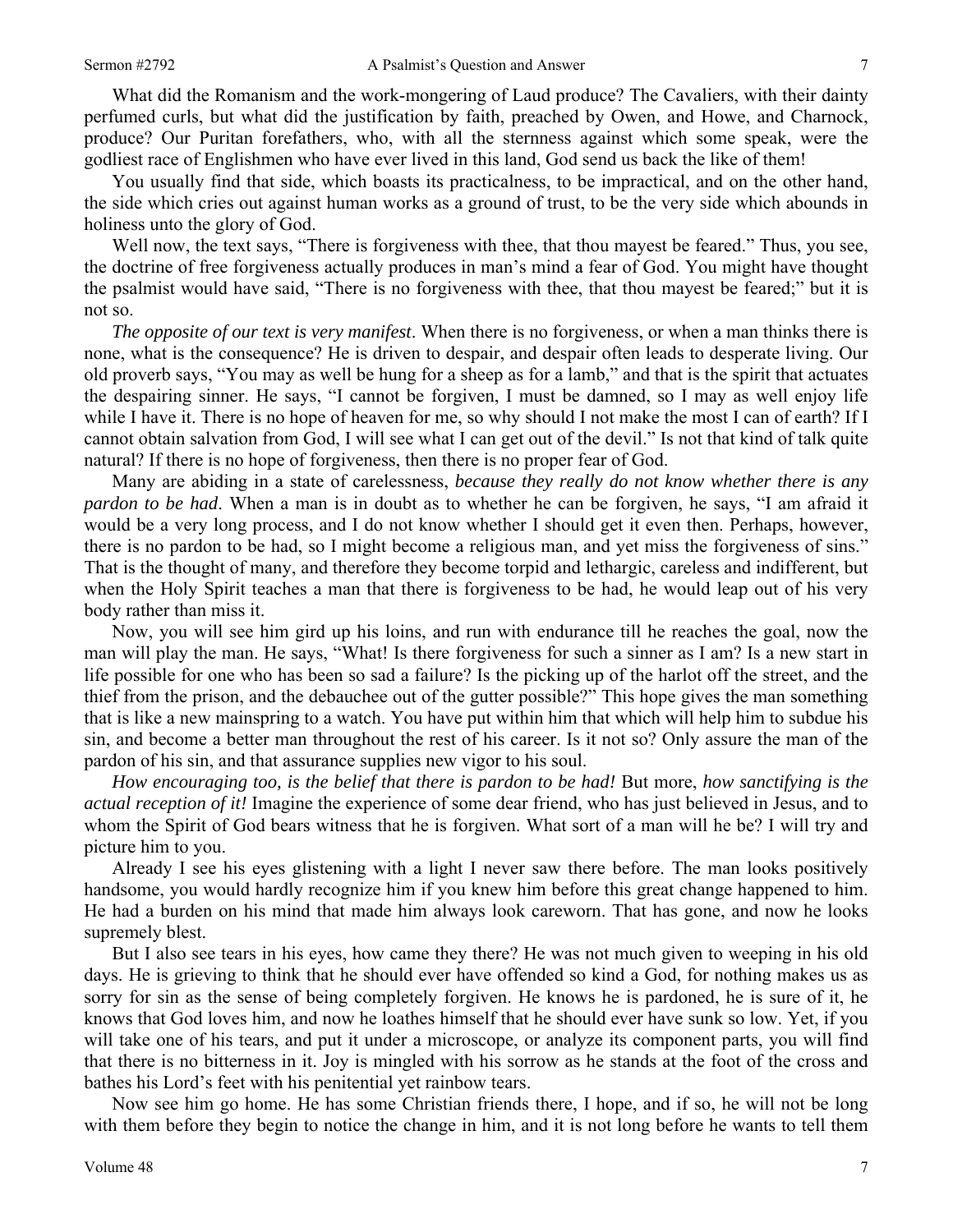the blessed secret. Mother wants to know what has happened to her boy, and his arms are thrown around her neck as he says, "Mother, I have found the Lord." She is very delighted, and perhaps very surprised, for it was not his usual way to talk about religion, he used sometimes to sneer and jeer at it.

Will he go to bed without prayer? No, he needs nobody to tell him to pray, he has been praying all the way home and while he has been sitting there. These are the first real prayers he has ever presented, but it has now become as natural for him to pray as it is for a living man to breathe.

Watch that man tomorrow when he goes to his work. Perhaps he does not introduce the subject of religion among his workmates, but he keeps himself to himself as much as he can. By and by, they begin using filthy language around his bench, and at last, he cannot endure it, so he lets fall just a little word or two of protest, and then they have found him out.

For the next few days, they will cluster round him, jesting and jeering. "He is a hypocrite, of course." That is their notion of fair play—everybody who does not think as they think must be a hypocrite! "He has some selfish motive for turning Methodist." They know very well that they would not do anything good unless there was something to be got by it, so they measure the other man's corn by their own bushel, and they impute to him some unworthy motive, and now he, who was always, "Hail fellow well met," gets abundance of banter and abuse, if not worse.

He gets away sometimes, where he can pray by himself, and he likes to find a quiet corner where he can read his Bible. He used to read nothing but the low trashy novels of the day, if he read anything at all, but the Word of the Lord has now become sweet and precious to him. He has a little two-penny Testament in his pocket, and he gets a few minutes, whenever he can, that he may become better acquainted with his Master's Word.

He is missed very much over at "The Black Bull" or "The White Horse," and he is likely to be missed there, for he has found a better tap to draw from and to drink at, and he no longer goes to the entertainments where his former companions revel in rioting and chambering and wantonness. They ask, "Where is old Jack gone? What has become of him?" It has happened to him, as to many more, "Old things are passed away; all things are become new."

There is another man in that workshop, which swears occasionally, and drinks a great deal, and he says that he does not believe in this doctrine of grace, he thinks its tendency is immoral. Ah! his own talk is not very sweet, but he is very strong upon that point of morality. Give him a pint of beer, and see how he will argue, give him another pint, and then see how he will denounce this Calvinistic doctrine of immediate pardon through faith in Jesus. He says that if everybody believed in that way, he does not know what would happen, but he appears very horrified at the prospect, especially after he has had a third pint of beer.

I notice that some of you laugh at my description. Well, the thing I am alluding to, the miserable hypocrisy of the world, ought to be laughed at, unless we cry over it, which would be better. They call us cants, but the biggest cants are on the other side. I tell you that there is no cant, in all the world, so despicable as the mean hypocritical man who picks out every honest Christian, and says that he is a hypocrite. Such people know better, yet they must bespatter us with mud in order that their own filthiness may not be observed.

I may well speak upon this matter, for I am one of the principal sufferers from this kind of treatment, and I contend that we do not deserve this at the hands of the world. We know too, that it is enmity against our Master, and against His truth, that provokes such attacks. Yet sometimes, a converted man has a different experience from that which I have been describing.

There is a dear brother—not present now, or else I might not tell the story—an earnest and useful member of this church. Many years ago I recollect his writing to tell me of his conversion. He was then a butler in a noble family, and I rejoiced with him over his conversion. Some months after, he came and brought me two guineas as an offering to God, and as he laid them on my vestry table, he said, "This is how I came by them. I am employed as butler to Lady So-and-so. When I became a Christian, I cleaned my plate so much better than I had ever done before, that her Ladyship took notice of what I did, and on